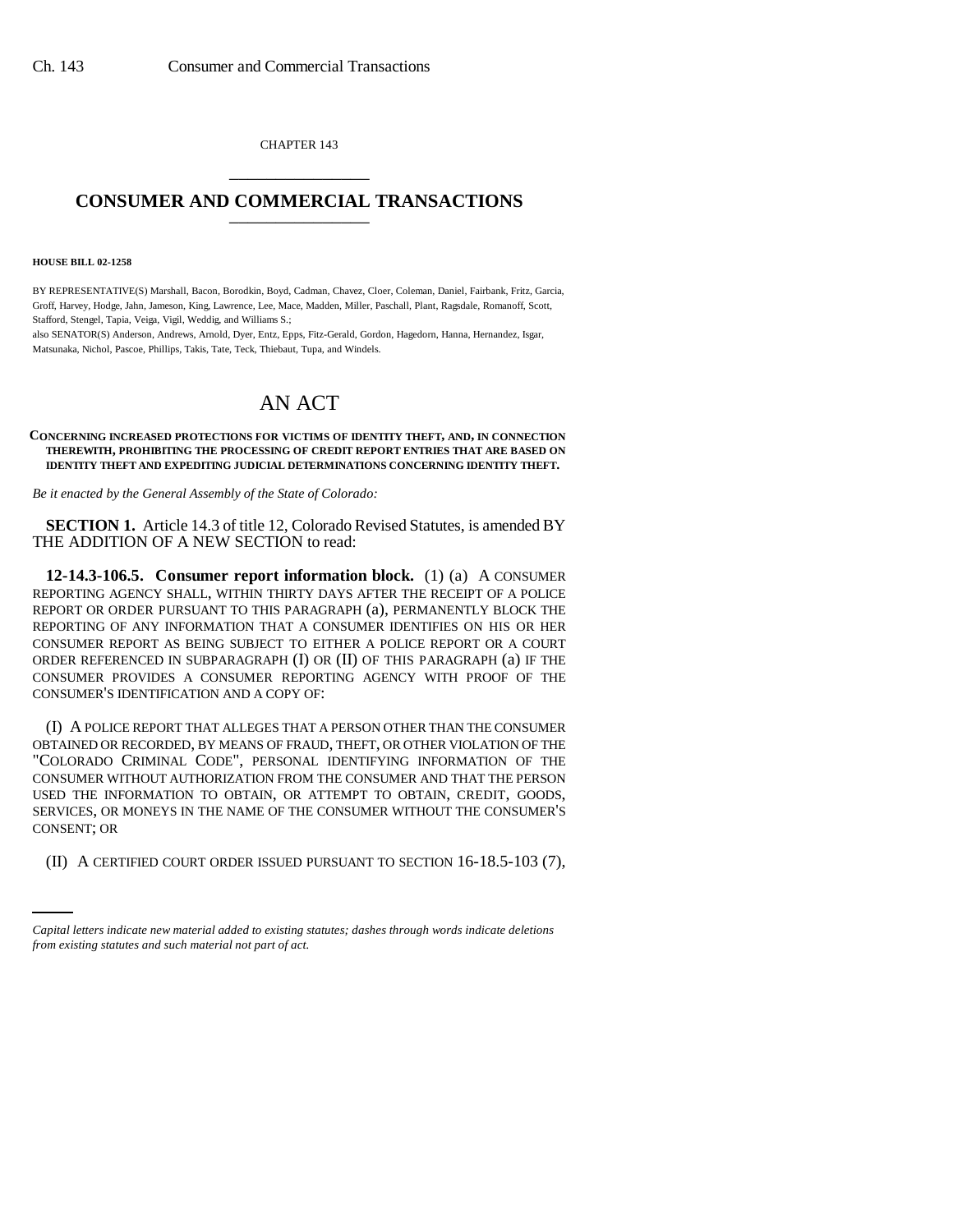C.R.S.

(b) THE CONSUMER REPORTING AGENCY SHALL PROMPTLY NOTIFY THE PERSON WHO FURNISHED THE INFORMATION THAT A POLICE REPORT OR COURT ORDER HAS BEEN FILED, THAT A BLOCK HAS BEEN REQUESTED, AND OF THE EFFECTIVE DATE OF THE BLOCK.

(2) (a) A CONSUMER REPORTING AGENCY MAY DECLINE TO BLOCK OR MAY RESCIND ANY BLOCK OF CONSUMER INFORMATION IF, IN THE EXERCISE OF GOOD FAITH AND REASONABLE JUDGMENT, THE CONSUMER REPORTING AGENCY BELIEVES:

(I) THE INFORMATION WAS BLOCKED DUE TO A MISREPRESENTATION OF FACT BY THE CONSUMER RELEVANT TO THE REQUEST TO BLOCK UNDER THIS SECTION;

(II) THE CONSUMER AGREES THAT THE BLOCKED INFORMATION OR PORTIONS OF THE BLOCKED INFORMATION WERE BLOCKED IN ERROR;

(III) THE CONSUMER KNOWINGLY OBTAINED POSSESSION OF GOODS, SERVICES, OR MONEYS AS A RESULT OF THE BLOCKED TRANSACTION OR TRANSACTIONS OR THE CONSUMER SHOULD HAVE KNOWN THAT HE OR SHE OBTAINED POSSESSION OF GOODS, SERVICES, OR MONEYS AS A RESULT OF THE BLOCKED TRANSACTION OR TRANSACTIONS; OR

(IV) THE CONSUMER SO REQUESTS IN WRITING AND PRESENTS PROOF OF THE CONSUMER'S IDENTITY.

(b) A CONSUMER REPORTING AGENCY SHALL DECLINE TO BLOCK OR SHALL RESCIND ANY BLOCK OF CONSUMER INFORMATION IF, IN THE CASE OF A BLOCK OR BLOCK REQUEST BASED UPON THE FILING OF AN ORDER, THE SENTENCING COURT AMENDS, DISMISSES, OR WITHDRAWS ITS PRIOR ORDER TO CORRECT RECORDS ISSUED PURSUANT TO SECTION 16-18.5-103 (7), C.R.S., AND THE CONSUMER PROVIDES SUCH DOCUMENTATION FROM THE COURT AND PROOF OF THE CONSUMER'S IDENTITY.

(3) IF A BLOCK OF CREDIT INFORMATION IS DECLINED OR RESCINDED PURSUANT TO THIS SECTION, THE CONSUMER REPORTING AGENCY SHALL PROMPTLY NOTIFY THE CONSUMER IN THE SAME MANNER AS CONSUMERS ARE NOTIFIED OF THE REINSERTION OF INFORMATION PURSUANT TO SECTION 12-14.3-106. THE PRIOR PRESENCE OF THE BLOCKED INFORMATION IN THE CONSUMER REPORTING AGENCY'S FILE ON THE CONSUMER IS NOT EVIDENCE OF WHETHER THE CONSUMER KNEW OR SHOULD HAVE KNOWN THAT HE OR SHE OBTAINED POSSESSION OF ANY GOODS, SERVICES, OR MONEYS.

(4) THIS SECTION DOES NOT APPLY TO A CONSUMER REPORTING AGENCY THAT ACTS AS A RESELLER OF INFORMATION BY ASSEMBLING AND MERGING INFORMATION CONTAINED IN THE DATA BASE OF ONE OR MORE OTHER CONSUMER REPORTING AGENCIES AND THAT DOES NOT MAINTAIN A DATA BASE OF THE ASSEMBLED OR MERGED INFORMATION FROM WHICH NEW CONSUMER REPORTS ARE PRODUCED.

**SECTION 2.** 12-14.3-107, Colorado Revised Statutes, is amended to read:

**12-14.3-107. Consumer's right to file action in court or arbitrate disputes.**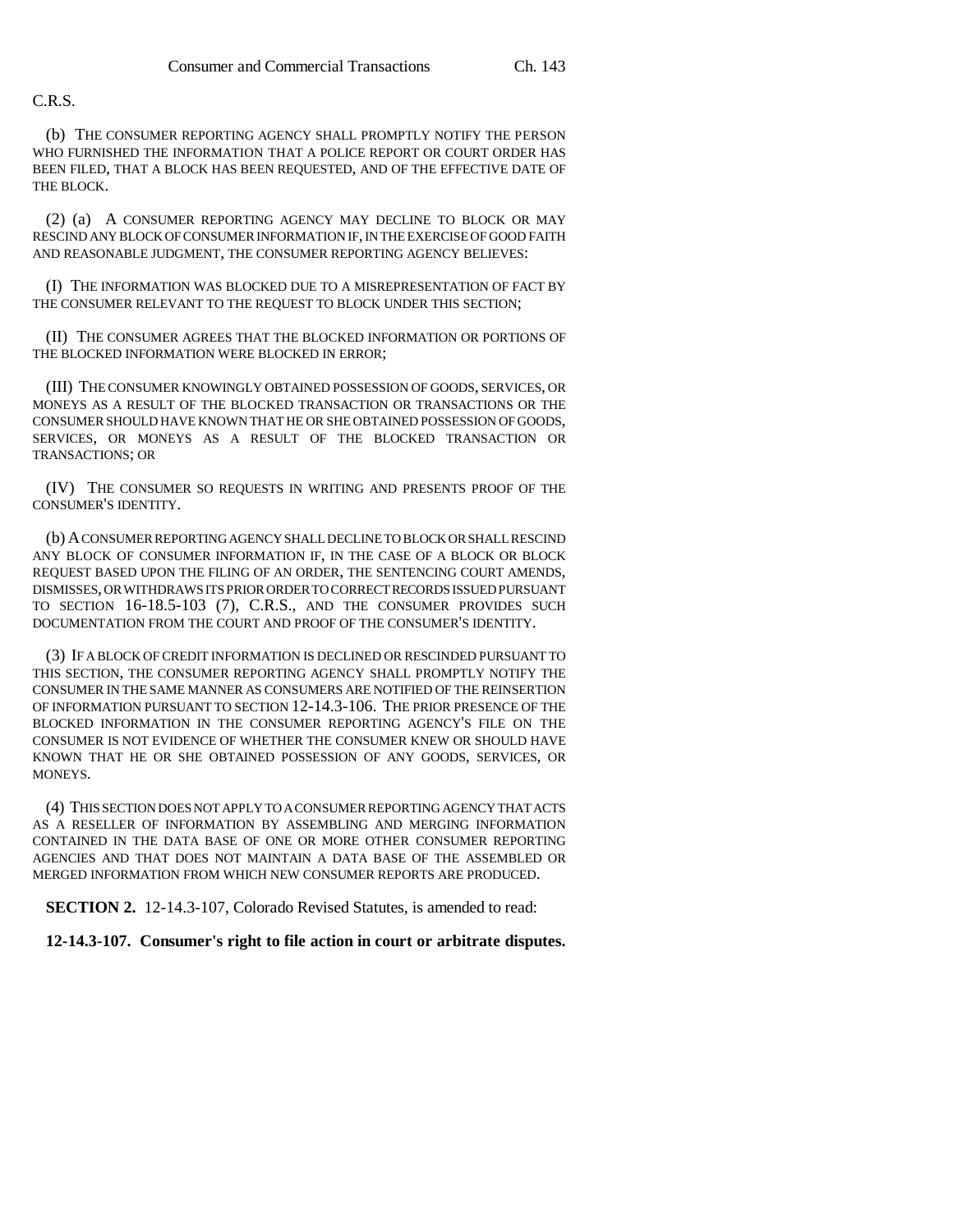Ch. 143 Consumer and Commercial Transactions

An action to enforce any obligation of a consumer reporting agency to a consumer under this article may be brought in any court of competent jurisdiction as provided by the federal "Fair Credit Reporting Act" or submitted to binding arbitration after the consumer has followed all dispute procedures in section 12-14.3-106 and has received the notice specified in subsection (6) of said section, OR HAS FOLLOWED ALL OF THE BLOCK PROCEDURES IN SECTION 12-14.3-106.5, in the manner set forth in the rules of the American Arbitration Association to determine whether the consumer reporting agency met its obligations under this article. No decision by an arbitrator pursuant to this section shall affect the validity of any obligations or debts owed to any party. A successful party to any such arbitration proceeding shall be compensated for the costs and attorney fees of the proceeding as determined by the court or arbitration. No consumer may submit more than one action to arbitration against any consumer reporting agency during any one-hundred-twenty-day period. The results of an arbitration action brought against a consumer reporting agency doing business in this state shall be communicated in a timely manner with all other consumer reporting agencies doing business in this state. If, as a result of an arbitration a determination is made in favor of the consumer, any adverse information in such consumer's file or record shall be BLOCKED, removed, or stricken in a timely manner. If such adverse information is not so BLOCKED, removed, or stricken, the consumer may bring an action against the noncomplying agency pursuant to this section notwithstanding the one-hundred-twenty-day waiting period.

**SECTION 3.** 12-14.3-108, Colorado Revised Statutes, is amended to read:

**12-14.3-108. Violations.** (1) Any consumer reporting agency that willfully violates any provision of this article, or the federal "Fair Credit Reporting Act", sec. 1681c, as amended, shall be liable for three times the amount of actual damages or one thousand dollars for each inaccurate OR UNBLOCKED entry in the consumer's file that was disputed OR ALLEGED TO BE UNAUTHORIZED IN ACCORDANCE WITH SECTION 12-14.3-106.5 by the consumer, whichever is greater, reasonable attorney fees, and costs.

(2) (a) Any consumer reporting agency that negligently violates this article, or the federal "Fair Credit Reporting Act", sec. 1681c, as amended, shall be liable for the greater of actual damages or one thousand dollars for each inaccurate OR UNBLOCKED entry in the consumer's file that was disputed OR ALLEGED TO BE UNAUTHORIZED IN ACCORDANCE WITH SECTION 12-14.3-106.5 by the consumer and affects the consumer's creditworthiness, as defined in section 12-14.3-102 (4.5), reasonable attorney fees, and costs, if within thirty days after receiving notice of dispute from a consumer, in accordance with section 12-14.3-106, the consumer reporting agency does not correct the complained of items or activities and does not send the consumer and, upon request of the consumer, any person who has requested the consumer information, written notification of such corrective action, in accordance with section 12-14.3-106 (6), OR IF, WITHIN THIRTY DAYS AFTER RECEIVING A COPY OF A POLICE REPORT ALLEGING, OR A CERTIFIED COURT ORDER FINDING, UNAUTHORIZED ACTIVITY, THE CONSUMER REPORTING AGENCY DOES NOT BLOCK THE INFORMATION IN ACCORDANCE WITH SECTION 12-14.3-106.5.

(b) Any consumer reporting agency that negligently violates this article, or the federal "Fair Credit Reporting Act", sec. 1681c, as amended, shall be liable for the greater of actual damages or one thousand dollars for all inaccurate OR UNBLOCKED